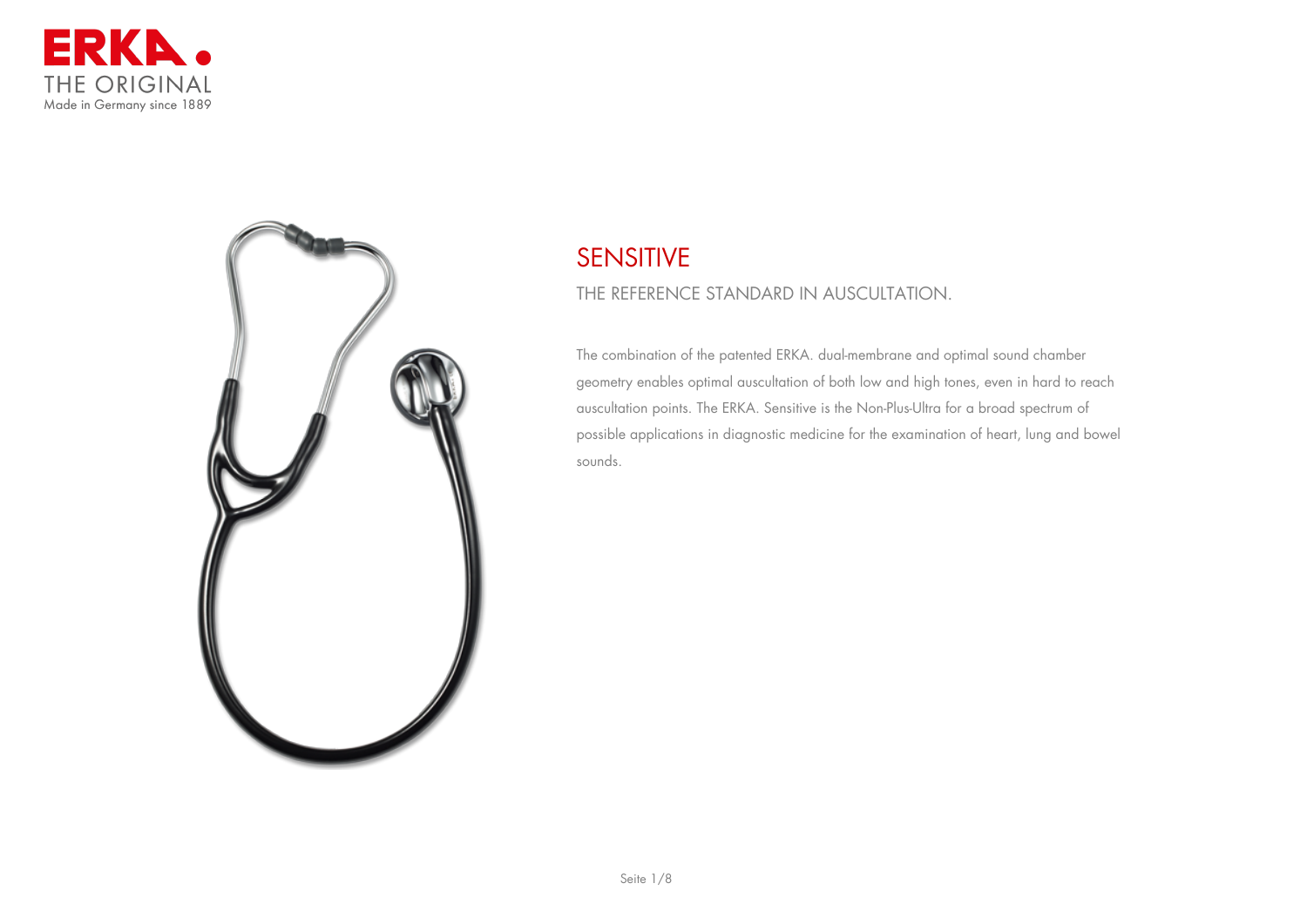

## WHY THE ACOUSTICS OF THE STETHOSCOPES ERKA ARE SO BRILLIANT?

Our unique patented ERKA dual diaphragm enhances the acoustics of the ERKA stethoscopes CARDIOLOGY significantly, thus ensuring an unmatched sound precision. The point of reference for the physicians.

#### WHY DOES ERKA USE A DUAL TUBE?

The ERKA dual-channel tubes have two internal channels to reach each ear separately. This maximizes the quality of sound transmission and minimizes external noise.

#### YOU?D LIKE TO CONCENTRATE ON THE ESSENTIAL?

The ergonomically shaped super soft ear tips will fit your ear canals perfectly and block out external noise.

#### WHAT MAKES AN ERKA STETHOSCOPE SO INDIVIDUAL?

Every single ERKA stethoscope is a unique masterpiece: elaborately polished and chrome plated by a master craftsman since 1889! Handmade in Germany with the experience of more than 125 years.

#### HOW CAN I PERSONALIZE MY STETHOSCOPE?

Each stethoscope can be personalized with an individual laser engraving or a customized membrane.

#### WHAT DISTINGUISHES THE ERKA STETHOSCOPES FROM THE BROAD MASS?

Be special! Choose from a wide range of different tube colors to render your everyday life a little more colorful.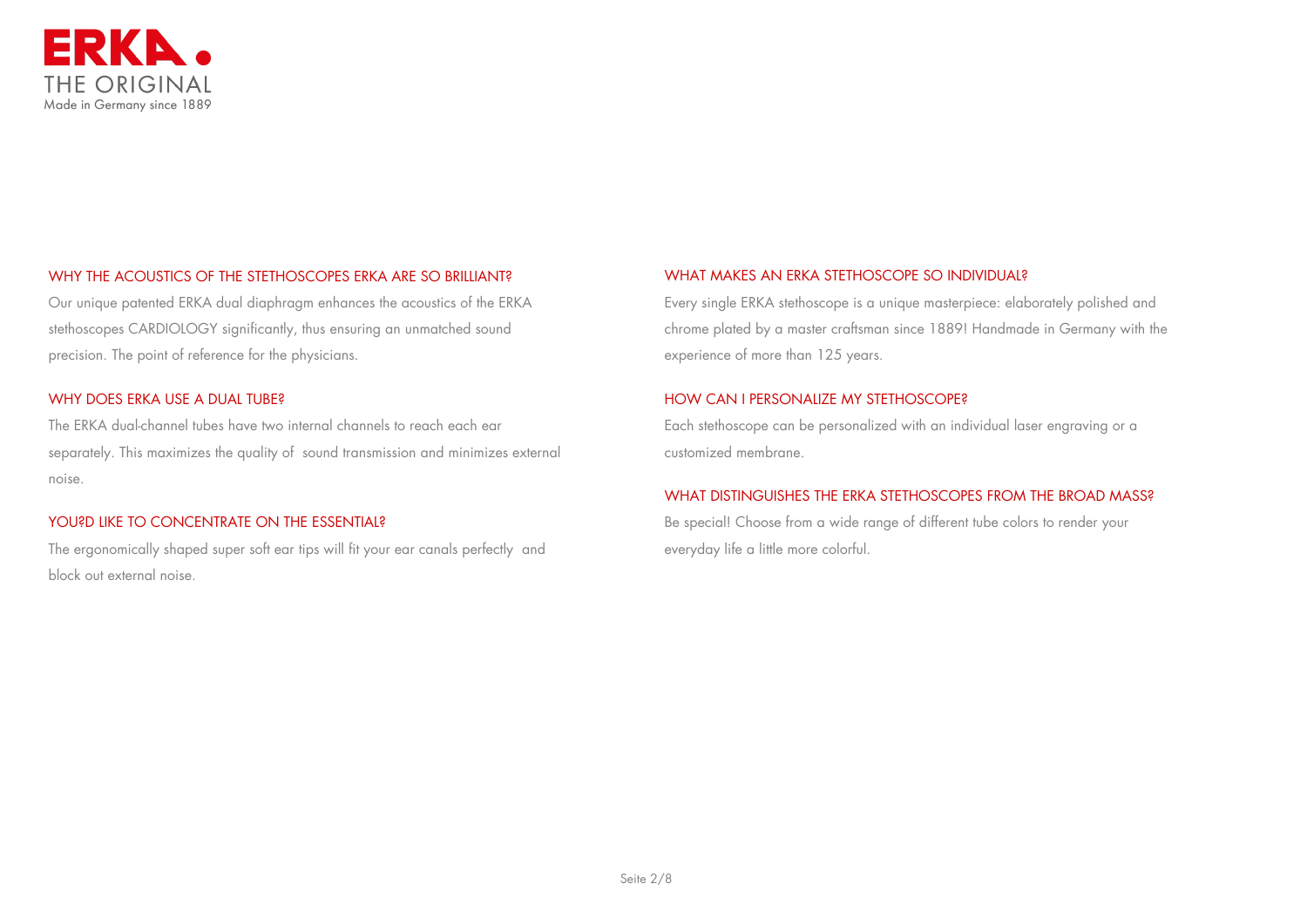

# HOW CAN ERKA PROTECT YOU AND YOUR PATIENTS AGAINST INFECTIONS BY USING A STETHOSCOPE?

All components used in an ERKA stethoscope can be cleaned and disinfected easily and thoroughly. We continuously test all common medical detergents and recommend these disinfectants unrestrictedly.

#### WHAT DOES YOUR PATIENT CAN EXPECT OF AN ERKA STETHOSCOPE?

Our membrane has been successfully tested and accordingly certified for biocompatibility. It also was classified as dermatologically safe.

#### HOW ERKA PROTECTS YOU BEYOND?

The chest-piece of an ERKA stethoscope is made from hand polished and pore free chromed brass. Compared to aluminum or stainless steel, this surface is more resistant to germs and bacteria.

## WHY AN ERKA STETHOSCOPE IS SUITABLE FOR PERFECT AUSCULTATION?

Each ERKA stethoscope is equipped with a perfect ergonomically shaped chest-piece available in different sizes.This enables auscultation even in hard-to reach areas or for different constituted patients.

#### EVERY EAR IS DIFFERENT?

Yes! Therefore the ergonomically shaped binurals of every ERKA stethoscope are individually adaptable to your ear canal - so you can work perfectly.

#### SOFT OR SUPER SOFT?

Every ERKA stethoscope comes with an extra selection of ear tips to best meet your needs.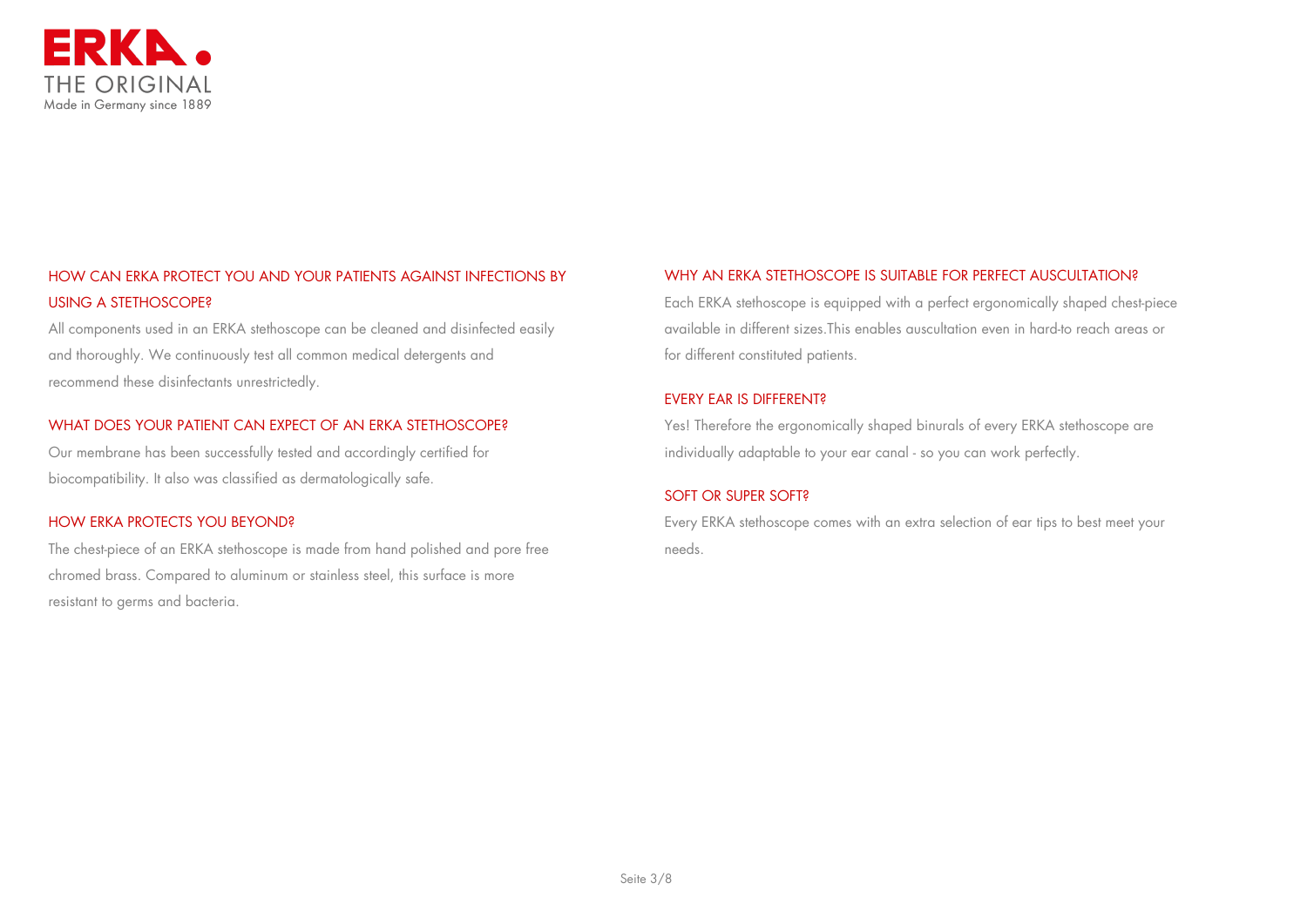

#### MEMBRANE

The construction of the patented ERKA. dual-membrane allows for an additional resonance chamber which optimizes the sound.

# CHEST-PIECE

Highly polished and chromium-plated for a non-porous surface, the brass chest-piece ensures perfect surface hygiene.

# SPRING & TUBE

Two internal channels run parallel in the stethoscope tubing. This prevents the friction noises caused by two separate tubes. Through the separately integrated spring in the tube, there is no acoustic loss from the chest-piece to the ear.

#### BINURALS

The standard 15° inclined binurals can be individually adapted to the ear canal characteristics of the user.

# EAR TIPS

The ergonomically designed, super soft ear tips create an excellent acoustic seal against external noise interference and maximize wearer comfort and fit.

# USER GROUPS

Anesthesiologists, cardiologists, emergency physicians, paramedics, family physicians, internists, assistant physicians, medical students, nurse, aenesthetists/caregivers, specialists in respiratory diseases.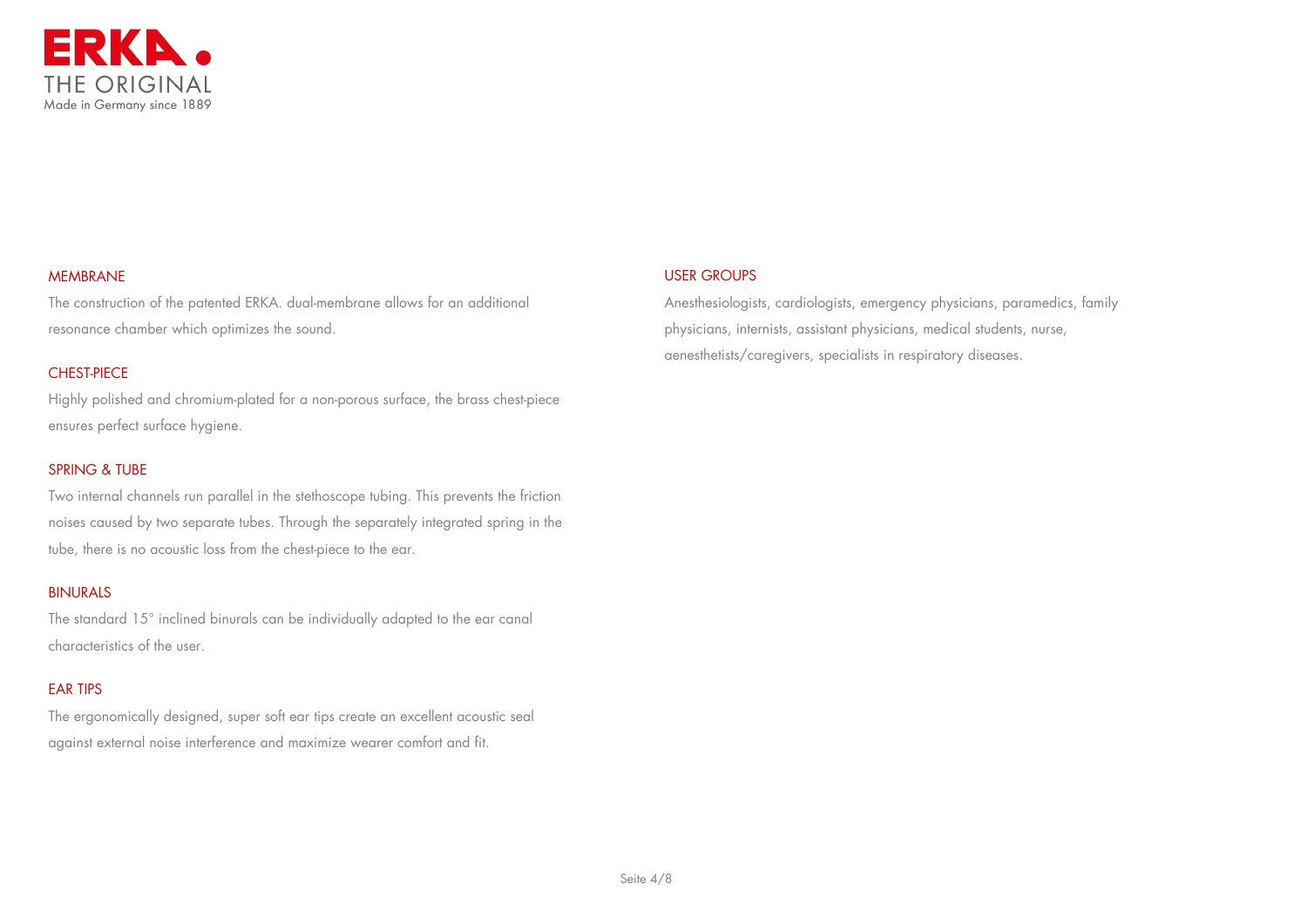

| Tube Color | Size                     | Reference  |
|------------|--------------------------|------------|
| black      |                          | 525.00000. |
| dark grey  | $\overline{\phantom{a}}$ | 525.00005. |
| navy blue  |                          | 525.00020. |
| light blue |                          | 525.00025. |
| pink       |                          | 525.00035. |
| light grey |                          | 525.00045. |
| dark green |                          | 525.00055. |
| burgundy   | $\overline{\phantom{a}}$ | 525.00060. |
| black      |                          | 525.10000. |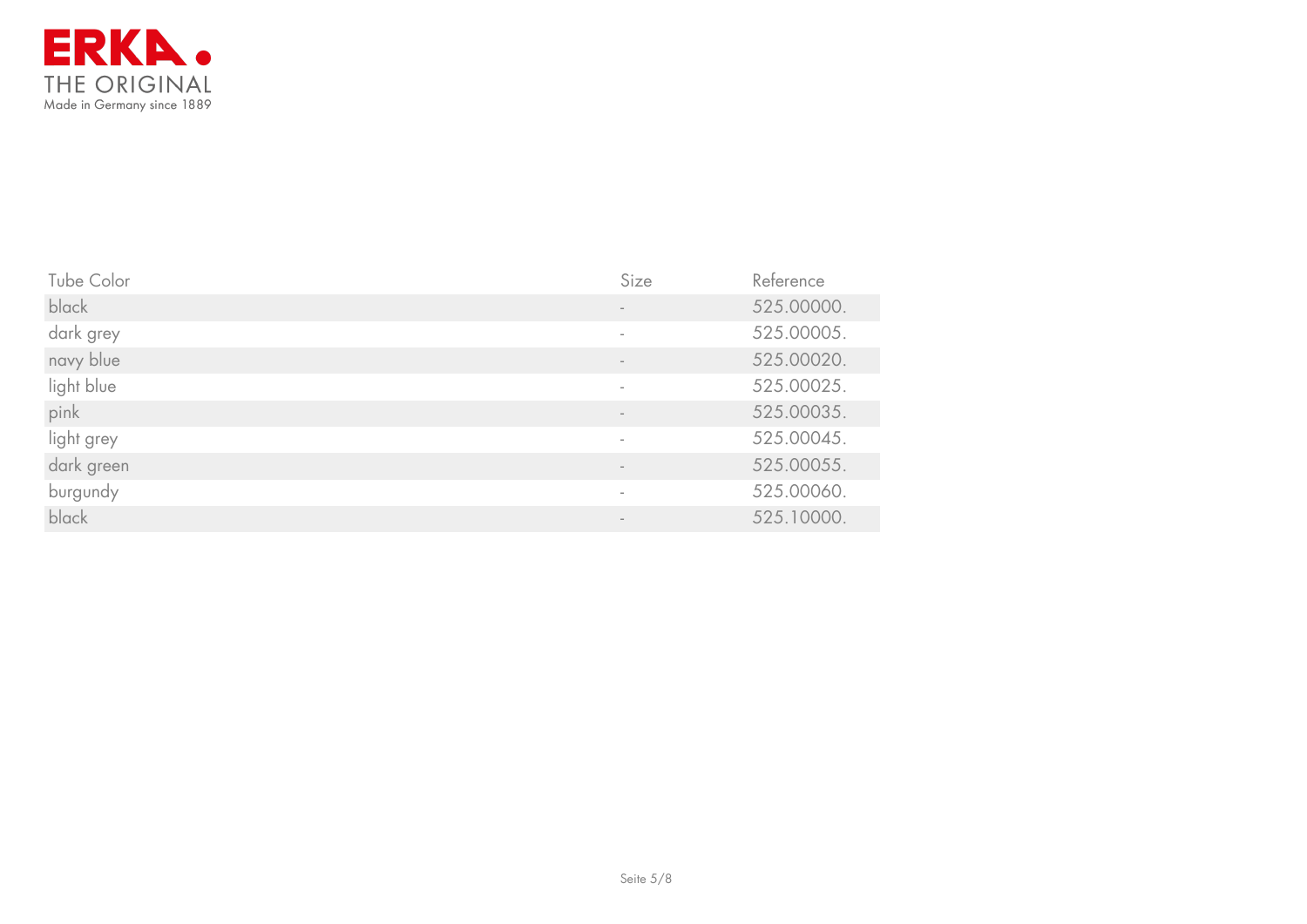

Accessories Reference Reference Reference Reference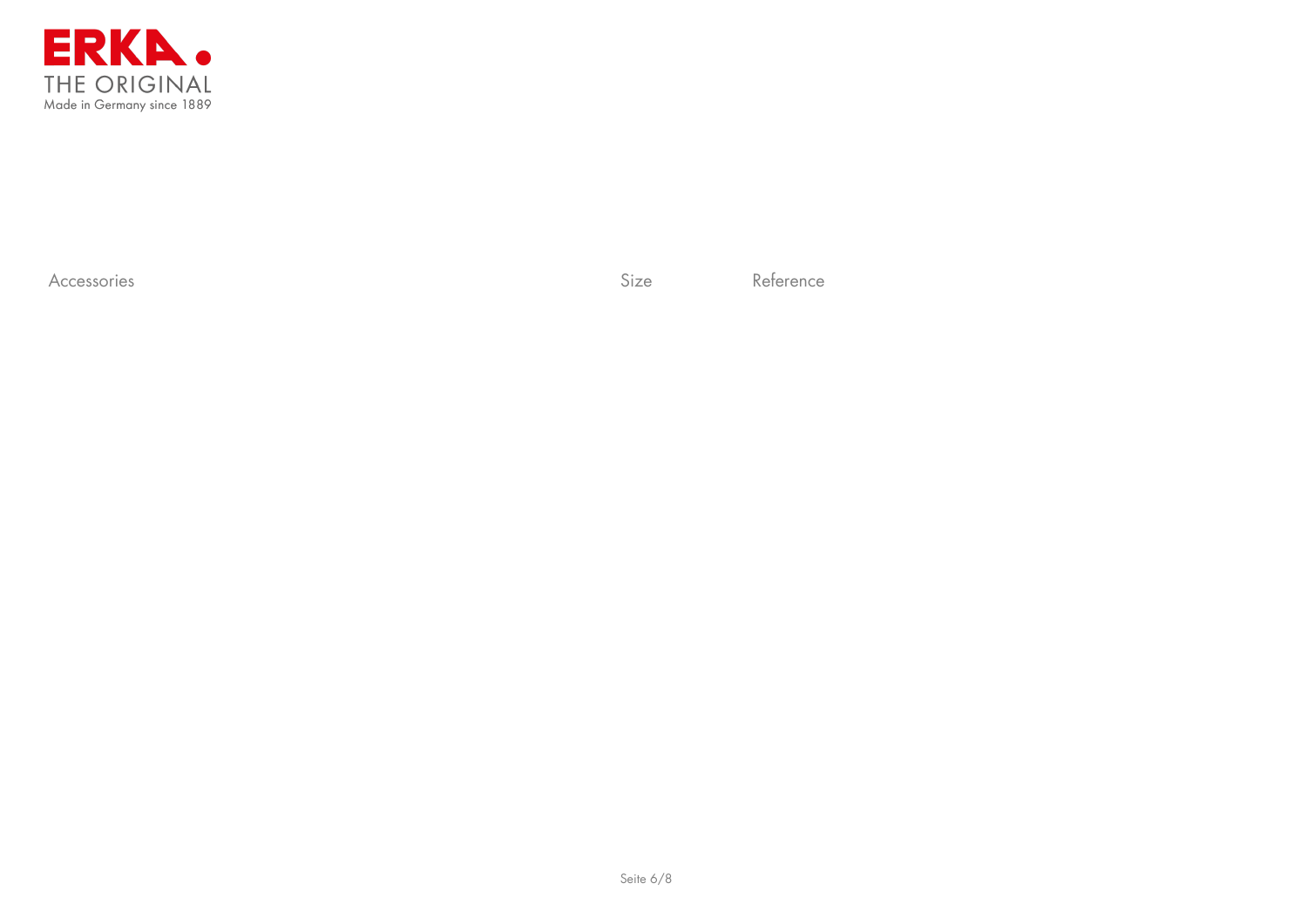

Spare Parts Non-chill Ring, Adult **2008** 2008 2014 2014 2020 2021 2021 2022 2022 2023 204

Ear Tip, soft (each) 000.45004